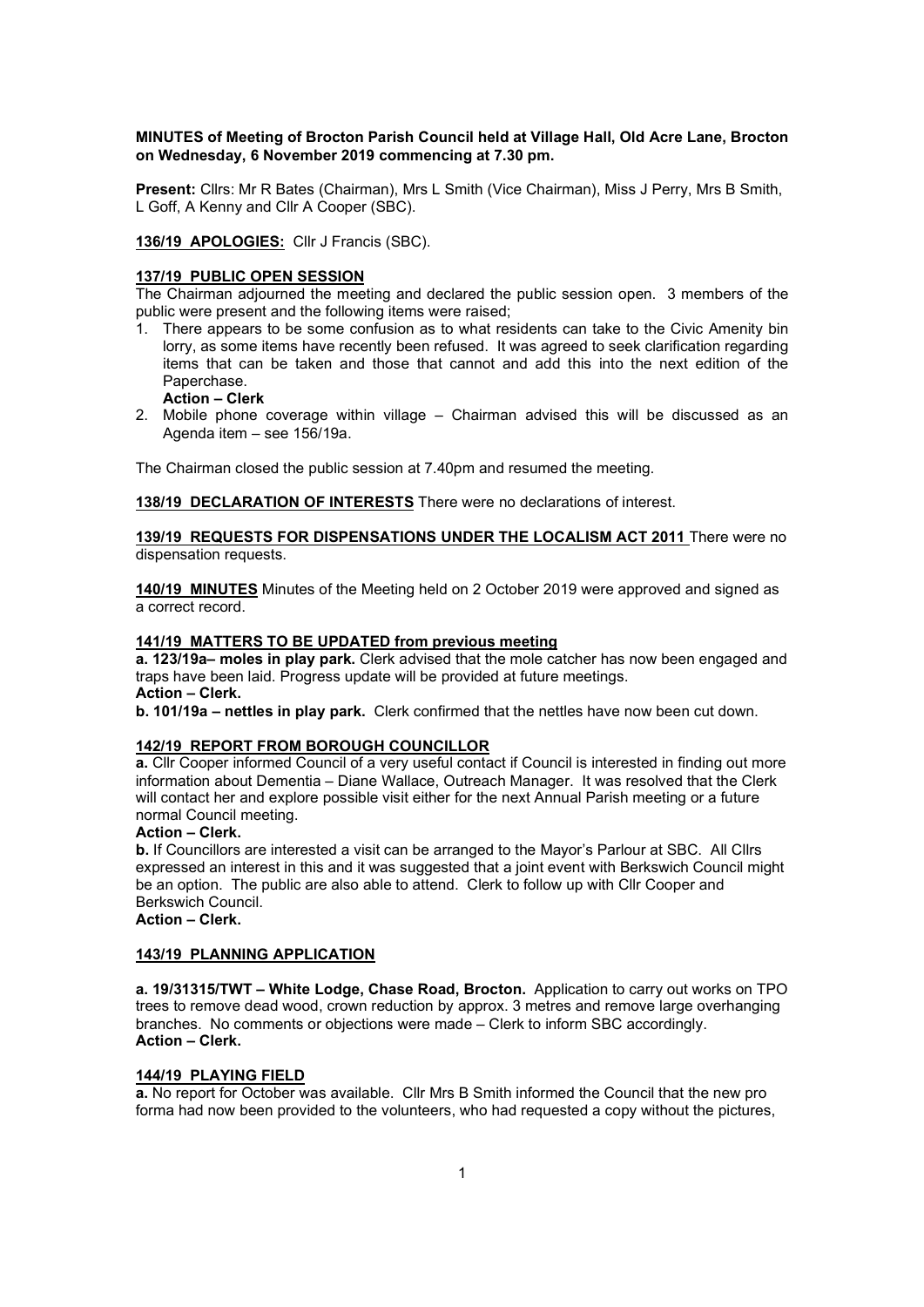together with the inclusion of the following sentence 'this is a visual inspection only'. This request was considered and approved. Clerk will update the pro forma and provide a copy for the volunteers. Cllr Mrs B Smith will conduct an inspection shortly and again before the next Council meeting.

## Action – Clerk and Cllr Mrs B Smith.

b. Chairman provided details of costs for replacement of safety tiles, as communicated by Wicksteed. After discussion, it was resolved that the replacement of the safety tiles was not a priority, as the Annual Inspection had identified these as low risk. However, the build up of moss, at this time of year, was more of a concern as this rendered the tiles slippy. It was resolved therefore, to prioritise the removal of the moss. Clerk to follow up with TGM/others to obtain costs and to keep the Council informed.

### Action – Clerk.

### 145/19 TRENT VALLEY COLLABORATION GROUP

Clerk updated the Council as follows: the meeting was well attended by 8 Parish Councils, including Brocton, together with SCC Cllr J Francis and 4 SCC Highways Officers, including Richard Rayson and SBC Cllr Brendan McKeown. The following items were discussed: a. Gully cleaning – there is support from the group for a collaborative approach towards this. Schedule of cleaning operated by SCC is required before any further action can be taken, this has been raised with Cllr Francis. Clerk is willing to co-ordinate a working group of interested Councils if Brocton wish to participate. All Cllrs confirmed their agreement to the Clerk establishing this working group to explore the feasibility, merits, costs, etc and to provide an update to the Council before any action is taken.

### Action – Clerk.

b. Work carried out by Amey – contract with Amey is for 10 yrs and they are currently 5 yrs into the contract. If certain triggers are met, the contract will be extended for a further 10yrs. SCC Officers form part of the governance review and some of the contract is self-governing. They are currently delivering on the contract. Governance has been increased and the Cabinet member is made aware of concerns. Amey are a big company and are world class in the work they do. The approach taken to repair's is to make it safe in the first instance, then to fully complete the repair. This may appear frustrating, but priority is given to safety first.

c. Grit supply – all grit bins will be filled once a year, extra grit can be arranged which will be charged for. Cllr Francis to provide response to enquiry about SCC continuing to fill bins if Councils make a contribution before the end of the year. Colwich Parish Council would be willing to collect and deliver grit for Councils, at a cost of £31.50 p/h, which would not include the cost of the extra grit.

d. Community bus service – currently operated by Sandon/Milwich Parish Council, which is booked via the Clerk. It was resolved that the Clerk find out more information from Sandon/Milwich as to how this works and update the Council in due course. Action – Clerk.

e. Lengthsmen from Colwich Parish Council – Councils can use the services of the Lengthsmen and the following costs will apply: £31.50 p/h for all duties, except grass cutting, which would be charged at £34.00 p/h, travel time included. Any interest in grass cutting would require a firm commitment from Parish Councils before this could be progressed.

f. Consistent approach to traffic speed reduction – discussion about speed on A51, reductions to apply once Gt Haywood development completed, Cllr Francis to fund a feasibility study in Weston. SCC Highways Officers confirmed their support for Parish Councils to install speed signs, with SCC providing the necessary approvals, despite concerns raised by Colwich Parish Council, who felt it fell outside of Parish Council powers.

Next meeting – 6 February 2020 at Hopton Village Hall. Cllr Mrs L Smith expressed an interest in attending with the Clerk.

### 146/19 WEIGHT RESTRICTION THROUGH VILLAGE

a. See 150/19e for details.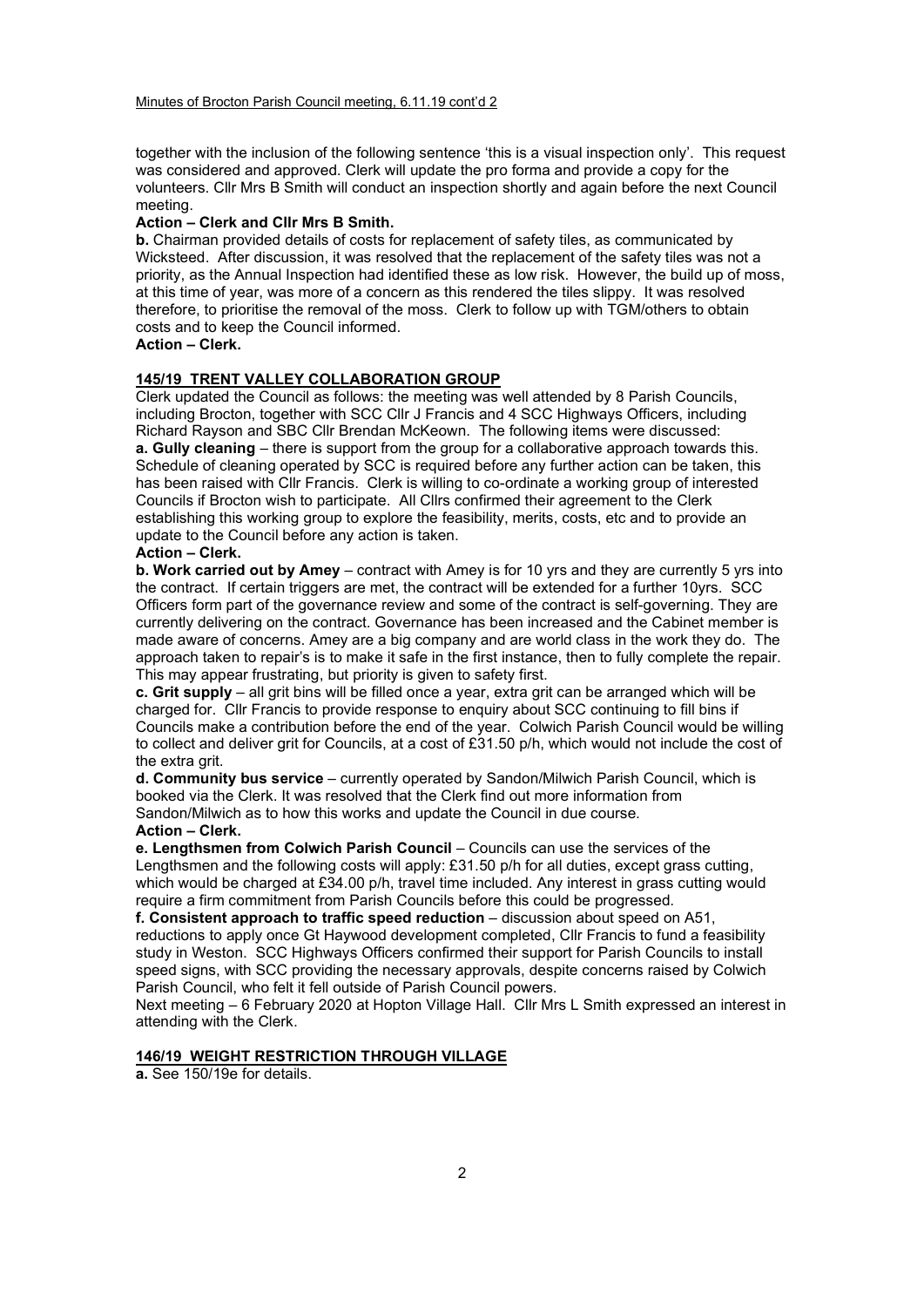#### 147/19 SPEAKER FOR ANNUAL PARISH MEETING – APRIL 2020

a. Concerns as raised by Colwich Parish Council as to the suitability of the proposed speakers were discussed and it was resolved to invite the speakers to a Parish Council meeting in February 2020 to allow Cllrs to make their own decision about suitability. It was also agreed that the Clerk will explore the attendance of the Dementia Outreach Manager – see item 142/19a, as an alternative speaker. Cllr Cooper agreed to contact Plastic Free Colwich to establish their availability to attend in February 2020.

Action – Clerk and Cllr Cooper.

#### 148/19 ASSET REGISTER

a. Register was fully considered and the unidentified items as highlighted by the Clerk were confirmed as still being Parish Council assets, with the Refurbished steel bench at Quarry Pond, Cannock Chase being unresolved. Cllr Mrs L Smith agreed to look into this and update the Clerk accordingly. Clerk advised that once all of the assets had been identified the Register would be added to the Parish Council's website, as part of the Action Plan agreed following the internal audit.

Action – Cllr Mrs L Smith and Clerk.

#### 149/19 EQUAL OPPORTUNITIES POLICY

a. Formal adoption of the Policy, as presented by the Clerk, was approved, subject to 2 small minor typing amendments. The Policy will be added to the Parish Council's website. Action – Clerk.

#### 150/19 CLERKS REPORT

Clerk provided an update to the report that had been previously provided to all Cllrs, as follows: a. Purchase and installation of VAS signs – proposed dates for installation are 13 and 14 November.

b. Application for a Community Foundation Grant – it was resolved to submit an application for the provision of a community event. It was agreed that the Clerk and Cllr Mrs B Smith will progress this and provide updates to full council where appropriate.

### Action – Clerk and Cllr Mrs B Smith.

c. Safer Communities CIC Award – it is unlikely that the submission of an application for the purchase of 'no litter please' signs would be successful; therefore, it was resolved to explore the provision of a community event for PSE testing – see item 154/19b below.

d. Deer on A34 – enquires are ongoing with SCC regarding the pilot deer deterrent initiative on the A513 near Shugborough to see a similar scheme could be set up for the A34. Updates will be provided when more details are available.

#### Action – Clerk.

e. Weight restriction through village – matter has been raised with Cllr Francis. An update will follow in due course.

### 151/19 REFURISHMENT OF VILLAGE GREEN PHONE KIOSK

a. Chairman and Cllr Goff raised their concerns about the levels of condensation in the kiosk, as it was felt this would be detrimental to the books/audio books. It was resolved that Cllr Miss Perry would visit the kiosk at Walton and Cllr Mrs B Smith would visit the kiosk at Hixon to check for any condensation. Clerk will also make enquires with other Parishes who have book swap's in phone kiosks for advice.

#### Action – Clerk, Cllrs Miss Perry and Mrs B Smith.

Chairman asked all Cllrs to check if the kiosk appeared to be leaking and update the Council at the next meeting.

#### Action – all Cllrs.

Chairman confirmed that the shelves for the kiosk had now been made and supports to install these would need to be purchased at a cost of £40.00. All Cllrs confirmed their agreement to this purchase being made.

### Action – Chairman.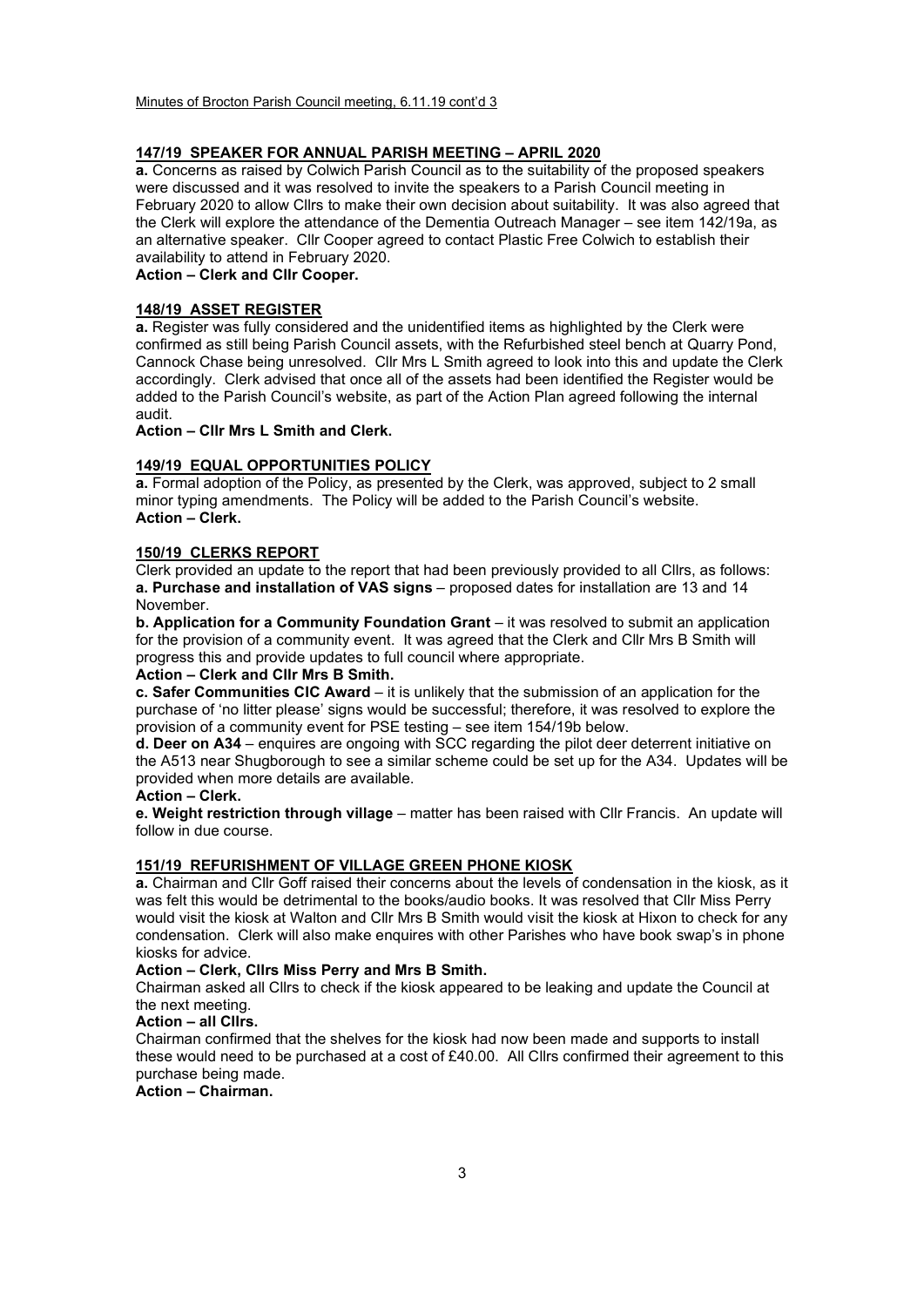### 152/19 STANDING ITEMS

a. Community Based Approach – VAS Signs. See item 150/19a

b. Village Hall – Chairman advised that a Fire Safety inspection had been carried out which had identified a concern about the ceiling tiles, which are currently being analysed. Funds within the bank remain healthy.

#### Cllr Cooper left the meeting at 8.55pm.

c. Cannock Chase – resident provided a comprehensive update for the Council following attendance at the AONB Annual Conference in October 2019. The period of formal consultation on car parking strategies and visitor management plans were highlighted and the Clerk advised that details of this consultation has been included in the November Paperchase, which Cllrs will be delivering shortly. It is also already on the Parish Council's website. The Clerk will provide the update, as prepared by the resident. to all Cllrs.

Chairman thanked the resident for attending the AONB Conference and for providing the update. Action – Clerk.

#### 153/19 COMMUNITY EVENTS

a. Cllr Mrs B Smith suggested that a possible event could be painting of items in the park in the summer. A discussion regarding the VE Day Event being considered by the Village Hall Committee in May 2020 took place, as it was hoped that this could be delivered for the community as a joint event between the Parish Council and Village Hall Committee. The Chairman is the Lead Organiser for this event and will update the Council and the Village Hall Committee as required, as well as working with Cllr Mrs B Smith on ideas. The provision of a film event will be explored further by Cllr Mrs B Smith.

## Action – Chairman and Cllr Mrs B Smith.

#### 154/19 COUNCILLORS ITEMS

a. The establishment of a Parish Council / Brocton Village Community Facebook page was discussed and all Cllrs confirmed their agreement to this. Clerk advised that a Social Media Policy should be formally adopted by the Parish Council and it was resolved that once this Policy had been formally adopted work would commence on establishing the Facebook page. Cllr Kenny offered his support with this.

### Action – Clerk.

b. Arranging a PSE test event – Cllr Goff provided an update on an event that had been delivered by the Gnosall Lions, which was very well attended and wondered if this was something the Parish Council might be interested in. All Cllrs confirmed their agreement to this and it was resolved that Cllr Goff would obtain more information for consideration. It was also resolved to explore if an application for funding support from the Safer Communities CIC Award would be more likely to succeed, as refreshments would be made available to attendees. Clerk to investigate, as well as exploring if the timing of a grant submission would be realistic. Action – Cllr Goff and Clerk.

| Paid to:                    | Details:                                                        | Net           | <b>VAT</b> | Total   |
|-----------------------------|-----------------------------------------------------------------|---------------|------------|---------|
|                             |                                                                 | <b>Amount</b> |            | Paid    |
| Salary and                  | Period covered 1 - 30 October 2019,                             | £536.00       | £1.33      | £537.33 |
| expenses                    | includes additional hours for CiLCA<br>training                 |               |            |         |
| <b>MP Bates Electrical</b>  | Shelving plywood and tubes for lights for<br>phone kiosk refurb | £52.40        | NII        | £52.40  |
| Stafford Borough<br>Council | November Paperchase                                             | £88.18        | NII        | £88.18  |
| <b>RBL Poppy Appeal</b>     | 2 x Poppy Wreaths                                               | £50.00        | Nil        | £50.00  |
| <b>Trent Grounds</b>        | Cuts 13 & 14, annual cut of playing field                       | £229.50       | £45.90     | £275.40 |
| Maintenance                 | hedge; cut playing field x 2, cut/strim A34,                    |               |            |         |
|                             | extra stim at Brocton Cres., triangle of                        |               |            |         |
|                             | grass at Pool Lane. and strim nettles in                        |               |            |         |
|                             | play park                                                       |               |            |         |

#### 155/19 FINANCE

 $\overline{a}$  **Accounts for payment** – The meeting approved the payment of the following accounts: